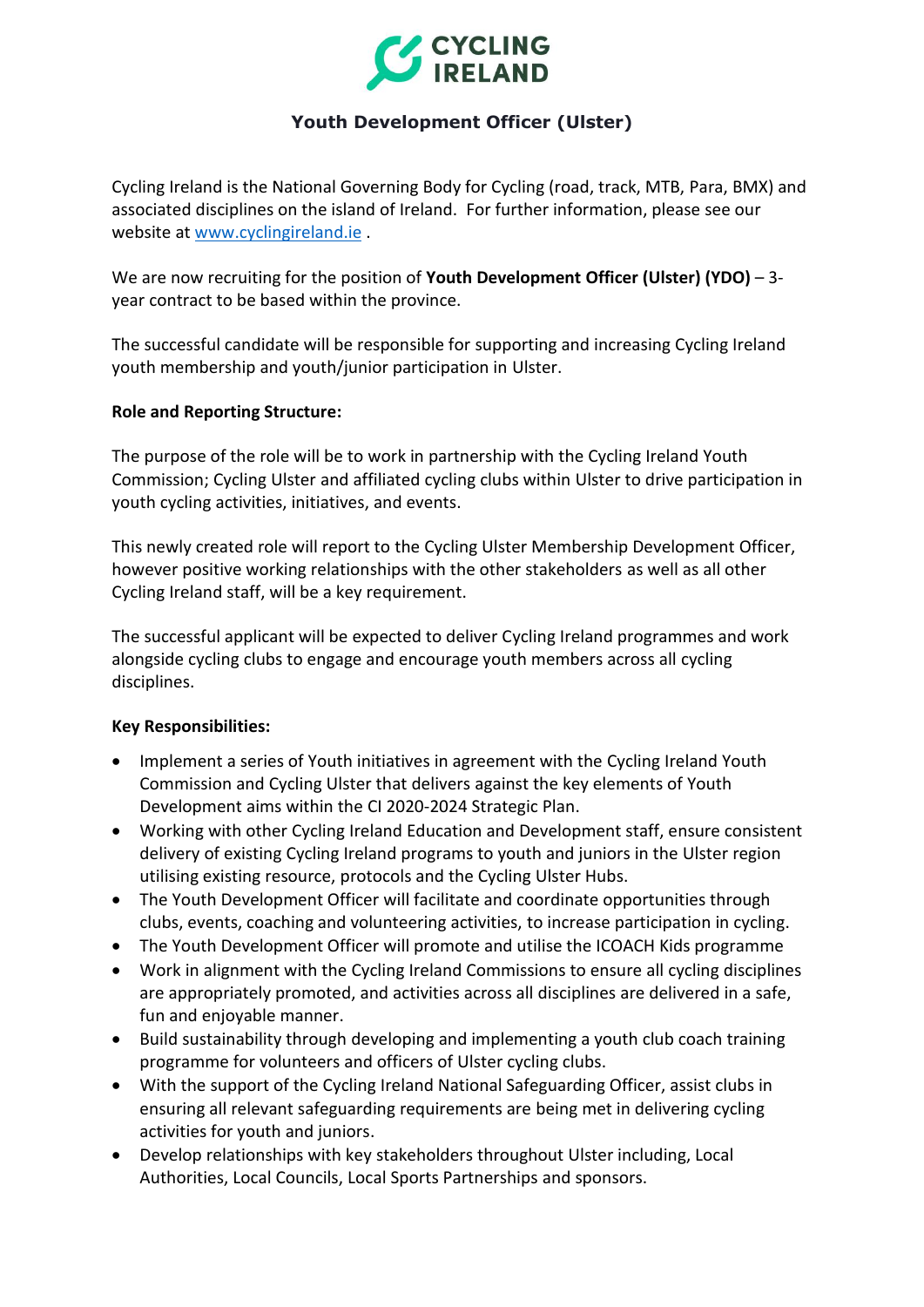

• Provide reports, insights and monitoring data as required by Cycling Ireland Board, CEO and key stakeholders.

# **Objectives:**

- The YDO's key target is a sustainable increase in participation, measured by youth and junior Cycling Ireland membership numbers, in the Ulster region.
- Increase the number of cycling clubs in the province who provide activities and initiatives for youth and junior members.

#### **General Responsibilities:**

- Act as an ambassador for Cycling Ireland and represent the organisation professionally.
- Develop relationships with stakeholders, local partners and other interest groups.
- Assist in managing all financial aspects of the role and effectively prepare, monitor and manage budgets.
- Manage own workload and report on outputs.
- Produce reports, deal with correspondence and attend relevant meetings.

# **Applicants should note that these lists are not exhaustive and are subject to change as required and appropriate.**

#### **SELECTION CRITERIA:**

#### **Essential Requirements:**

- Be eligible to work in Ireland on a full-time basis and the post will be based in Ulster.
- Excellent command of English language both spoken and written.
- Full unrestricted drivers' licence with clean driving record.

#### **Essential Skills and Experience:**

- 2-3 years' experience working in sports development.
- Experience of working in the sports industry with a National Governing Body, Local Authority or Local Sports Partnership or a not-for-profit volunteer setting.
- Strong understanding of cycling, its disciplines at both a competitive and leisure level.
- Experience of working with youth and junior participants and with sports clubs and the broader youth and junior sport sector in Ireland.
- Experience of working with multiple stakeholders' groups to deliver on a common project/goal.

#### **Desirable:**

- Relevant third level qualification in Sports Science or Sports Studies.
- Cycling Ireland Coaching qualifications.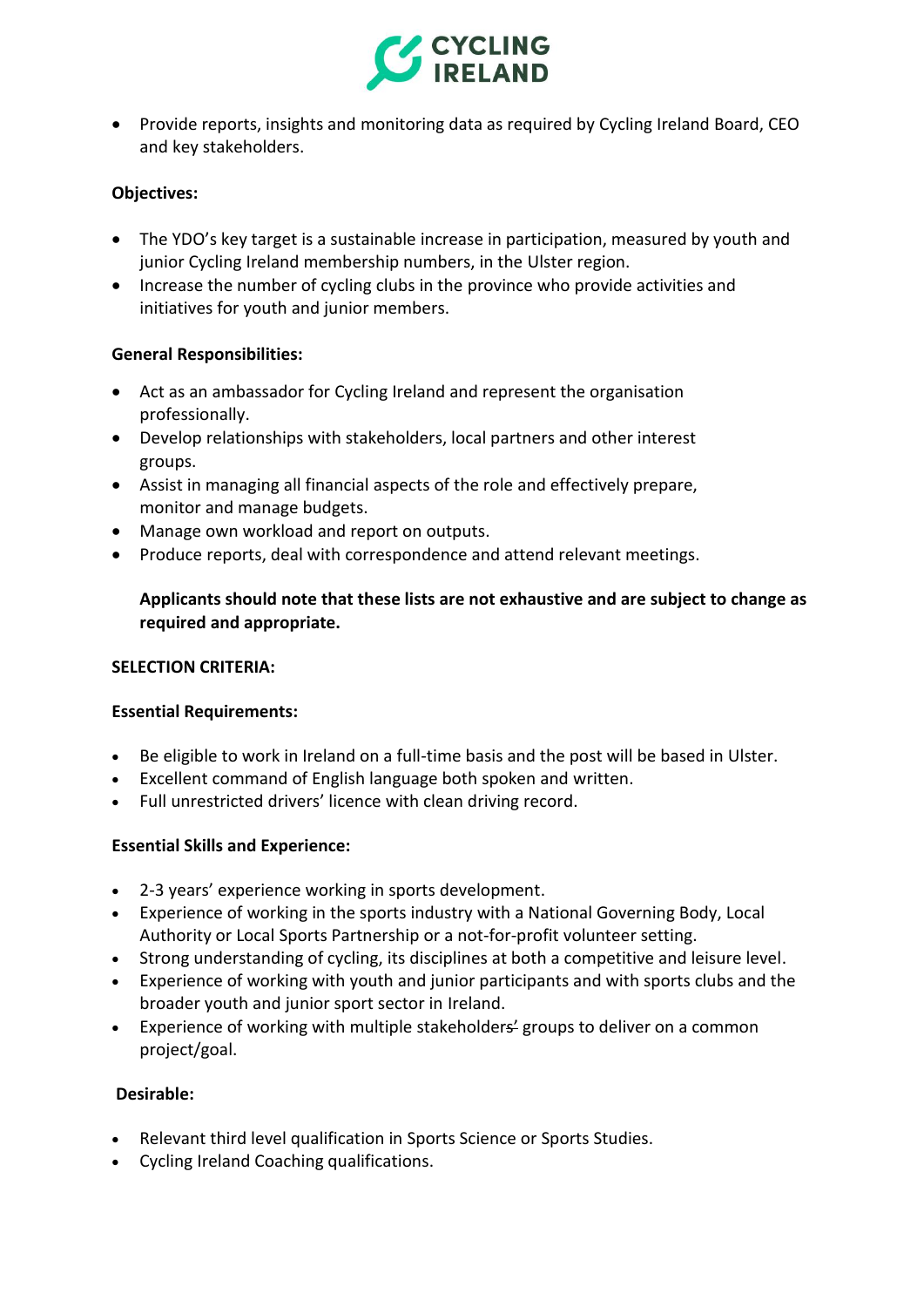

# **Key Qualities:**

- A passion for youth sport and a desire to make cycling fun, safe and enjoyable for youth/junior participants.
- Excellent Interpersonal and written communication skills.
- A can-do attitude and ability to manage numerous projects at once.
- Creative thinker with strong administrative skills and attention to detail.
- Strong work ethic and ability to work in a dynamic environment.
- Flexible and adaptable attitude with a proven ability to work under pressure.
- A high level of integrity and discretion with sensitive and confidential information.
- Team player and ability to work on own initiative as well as in a small, dedicated management team.

#### **Remuneration and Location**

• Financial Package: £25,000-£29,000

#### Travel:

- Travel will be a necessary part of the job and access to suitable transportation is a requirement.
- A car travel allowance (Mileage/Kilometres) will be reimbursed under the terms of employment.

#### Position Term:

• Full Time 3 Years with possible extension depending on funding.

#### Hours per week:

- 39 Hours per week. (Monday to Sunday)
- Weekend and evening work will be a requirement of the job when applicable.

#### Location**:**

• Remote working within Ulster – to enable easy access to clubs, cycling hubs and other key stakeholders in the Ulster region.

#### **Application and Selection Process:**

Please send your CV and a covering letter outlining your experience and suitability for the post to [exec@cyclingireland.ie](mailto:exec@cyclingireland.ie) for the attention of Myra McGlynn by no later than Friday 24th June 2022 at 12noon.

It is anticipated interviews for the YDO post will take place week commencing the 4<sup>th of</sup> July 2022.

#### **Appointment will be made subject to satisfactory:**